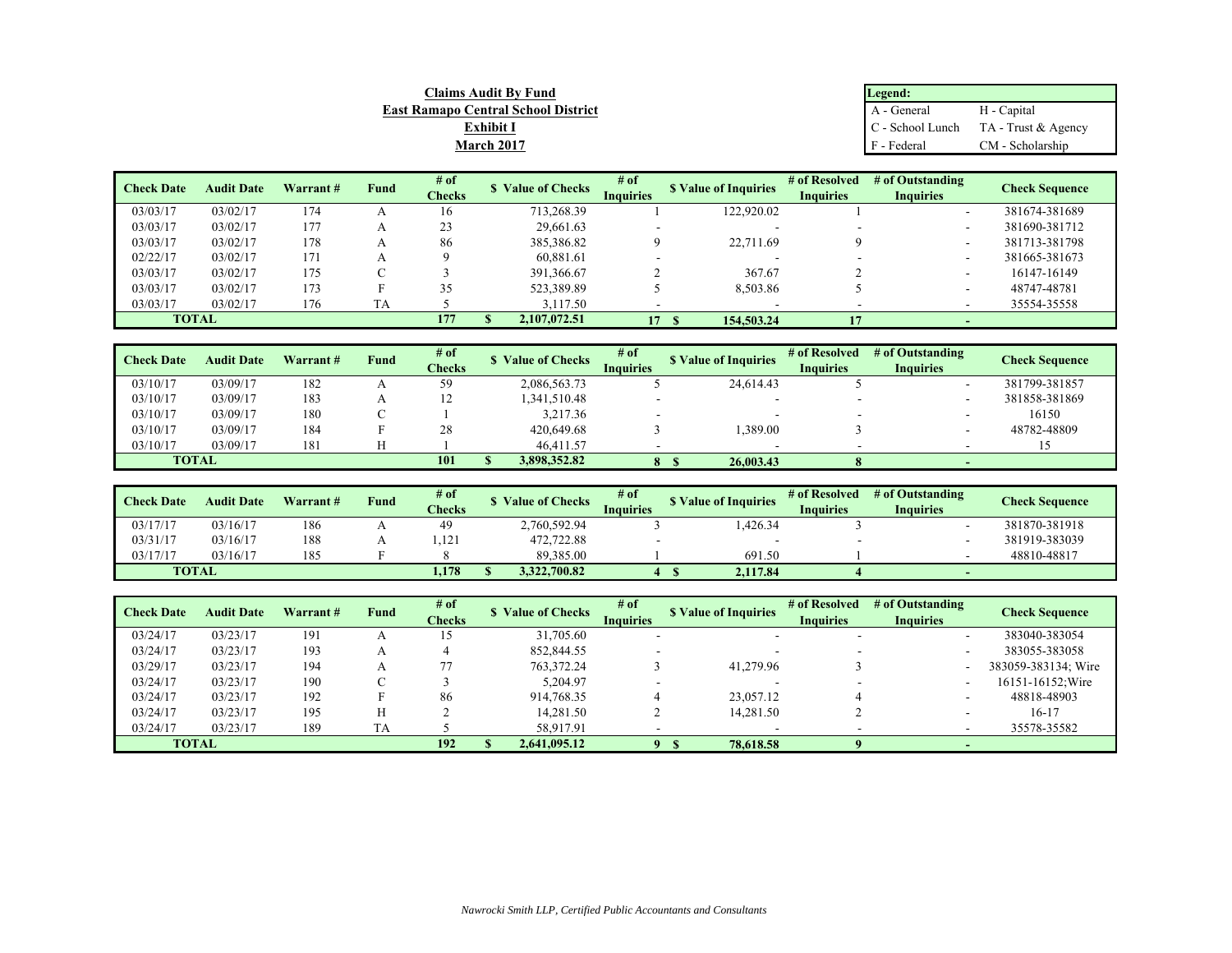| <b>Check Date</b> | <b>Audit Date</b>  | Warrant# | Fund | # of<br>Checks | <b>S</b> Value of Checks | # of<br><b>Inquiries</b> | <b>S</b> Value of Inquiries | # of Resolved<br><b>Inquiries</b> | # of Outstanding<br><b>Inquiries</b> | Check Sequence |
|-------------------|--------------------|----------|------|----------------|--------------------------|--------------------------|-----------------------------|-----------------------------------|--------------------------------------|----------------|
| 03/31/17          | 03/30/17           | 198      |      |                | 120,820.78               |                          | 107,330.22                  |                                   |                                      | 383135-383140  |
| 03/31/17          | 03/30/17           | 200      |      | 116            | 2,564,751.04             | 10                       | 45,432.27                   | 10                                |                                      | 383141-383256  |
| 03/31/17          | 03/30/17           | 197      |      |                | 6,412.61                 |                          |                             |                                   |                                      | 16153-16154    |
| 03/31/17          | 03/30/17           | 199      |      | $\mathcal{L}$  | 903.127.43               |                          | 502,555.41                  |                                   |                                      | 48904-48930    |
|                   | <b>TOTAL</b>       |          |      | 151            | 3,595,111.86             | 15                       | 655,317.90                  | 15                                |                                      |                |
|                   |                    |          |      |                |                          |                          |                             |                                   |                                      |                |
|                   | <b>GRAND TOTAL</b> |          |      | 1799           | 15,564,333.13            | 53 <sup>2</sup>          | 916,560.99                  | 53                                |                                      |                |

\*Payroll Warrants are included for informational purposes only and have not been reviewed.

| <b>Check Date</b> | <b>Pavroll Run</b> | Warrant# | Fund | # of   |              | # of<br><b>Value of Checks</b> |                             | # of Resolved                 | # of Outstanding | Check Sequence     |  |
|-------------------|--------------------|----------|------|--------|--------------|--------------------------------|-----------------------------|-------------------------------|------------------|--------------------|--|
|                   | Date               |          |      | Checks |              | <b>Inquiries</b>               | <b>S</b> Value of Inquiries | <b>Inquiries</b><br>Inauiries |                  |                    |  |
| 03/03/17          | 03/03/17           | 172      | TA   | 49     | 2,140,899.22 |                                |                             |                               |                  | 35534-35553; Wires |  |
| 03/07/17          | 03/07/17           | 179      | TA   |        | 32,556.07    |                                |                             |                               |                  | Wires              |  |
| 03/17/17          | 03/17/17           | 187      | TA   | 4.     | 2,095,118.32 |                                |                             |                               |                  | 35559-35577: Wires |  |
| 03/31/17          | 03/31/17           | 196      | TA   | 39     | .963.253.06  |                                | -                           |                               |                  | 35583-35602; Wires |  |
|                   | <b>TOTAL</b>       |          |      | 141    | 6.231.826.67 | $\overline{\phantom{0}}$       |                             |                               |                  |                    |  |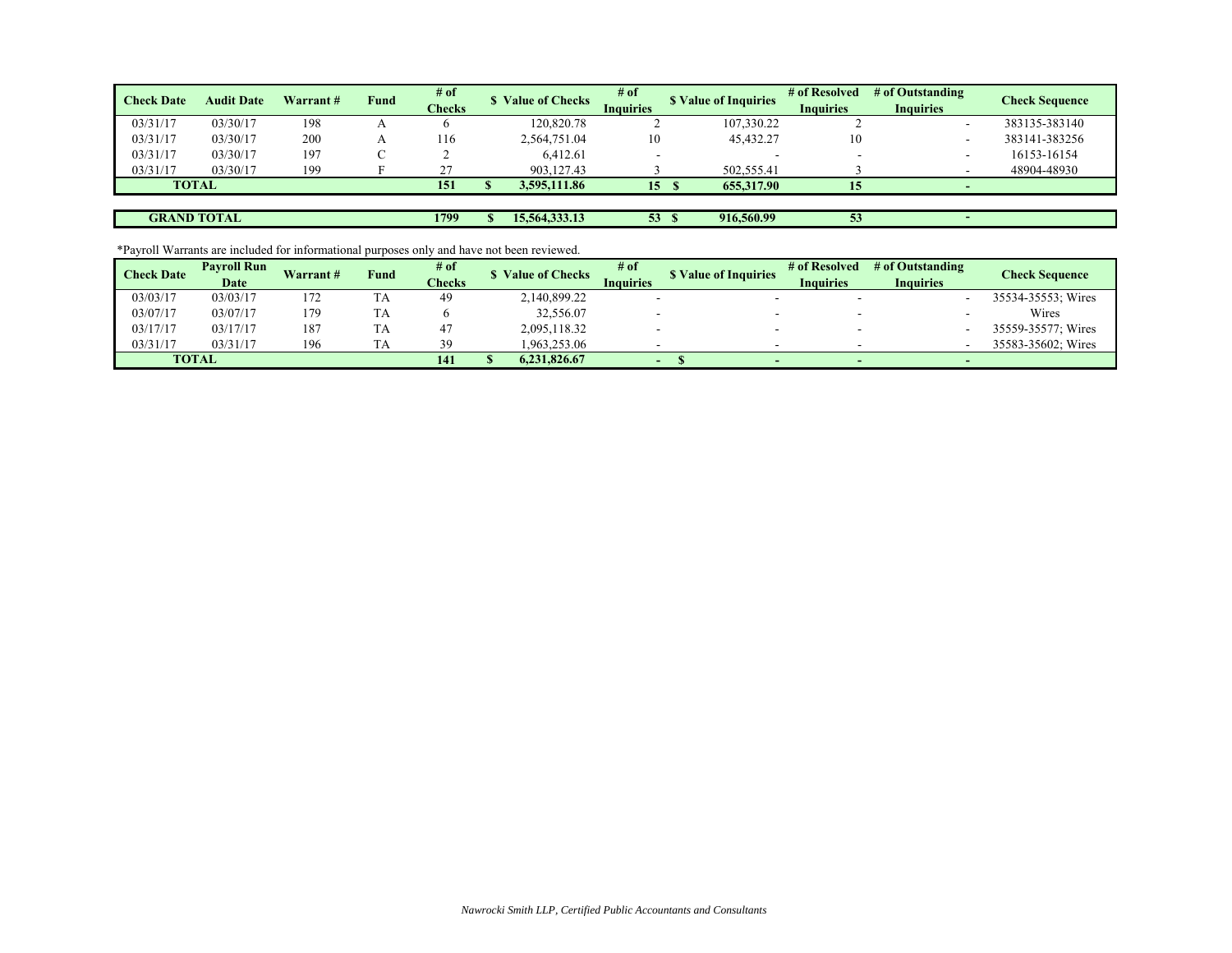## **East Ramapo Central School District Claims Audit - Analysis by Number of Inquiries & Dollar Value Summary of Inquiries / Resolutions and Percentage of Total Claims & Dollar Value of Claims Exhibit II**

|  | 2016 / 2017 YTD |
|--|-----------------|

| <b>Reason For Inquiry</b>                 | <b>Resolution</b>                | $Jul-16$ |             | Aug-16 |             | $Sep-16$ |          | <b>Oct-16</b>            |          | Nov-16 |          | <b>Dec-16</b> |          |
|-------------------------------------------|----------------------------------|----------|-------------|--------|-------------|----------|----------|--------------------------|----------|--------|----------|---------------|----------|
| Incorrect accounts payable amount         | Amount adjusted prior to payment |          | 0.46%       |        | 0.29%       |          | 0.18%    |                          | 0.70%    |        | 0.85%    |               | 0.29%    |
| Incorrect remittance address              | Address verified                 |          | $0.00\%$    | $\sim$ | 0.00%       |          | 0.18%    |                          | 1.64%    |        | 1.02%    |               | 0.64%    |
| Insufficient supporting documentation     | Documentation provided           |          | 0.23%       | $\sim$ | $0.00\%$    |          | $0.00\%$ | $\overline{\phantom{a}}$ | $0.00\%$ |        | $0.00\%$ |               | $0.00\%$ |
| Invoice date precedes purchase order date | Noted by Business Office         |          | 1.16%       |        | 7.85%       | 38       | 2.30%    |                          | 2.10%    | 30     | 5.11%    | 20            | 1.16%    |
| Invoice over 90 days outstanding          | Verified not a duplicate payment |          | 3.94%       | 6      | .74%        | 34       | 2.06%    | 28                       | 6.54%    | 67     | 11.41%   | 63            | 3.65%    |
| Missing receiving or approval signature   | n/a                              |          | $0.00\%$    |        | $0.00\%$    |          | $0.00\%$ |                          | $0.00\%$ |        | $0.00\%$ |               | $0.00\%$ |
| Not an original invoice or receipt        | n/a                              |          | $0.00\%$    |        | 0.00%       |          | $0.00\%$ |                          | $0.00\%$ |        | $0.00\%$ |               | $0.00\%$ |
| Receipts not itemized                     | n/a                              | . .      | $0.00\%$    | $\sim$ | $0.00\%$    |          | $0.00\%$ | $\sim$                   | $0.00\%$ |        | $0.00\%$ | $\sim$        | $0.00\%$ |
| Total Number (#) of Inquiries             |                                  | 25       | 5.79%       | 34     | 9.88%       | 78       | 4.72%    |                          | 10.98%   | 108    | 18.40%   | 99            | 5.74%    |
| <b>Total Claims Audited</b>               |                                  |          | 432 100,00% |        | 344 100.00% | 1.653    | 100.00%  | 428                      | 100.00%  | 587    | 100.00%  | 1.724         | 100.00%  |
| <b>Total Outstanding Inquiries</b>        |                                  | none     |             | none   |             | none     |          | none                     |          | none   |          | none          |          |

| <b>Reason For Inquiry</b>                 | <b>Resolution</b>                 | $Jul-16$      |          | $Aug-16$        |            | $Sep-16$                 |          | <b>Oct-16</b> |          | $Nov-16$      |          | <b>Dec-16</b> |          |
|-------------------------------------------|-----------------------------------|---------------|----------|-----------------|------------|--------------------------|----------|---------------|----------|---------------|----------|---------------|----------|
| Incorrect accounts payable amount*        | Amount adjusted prior to payment* | 361.77        | 0.00%    | 61.32           | 0.00%      | 5,933.35                 | 0.05%    | 8,366.29      | 0.07%    | 101,937.65    | 0.68%    | 186,919.21    | 1.43%    |
| Incorrect remittance address              | Address verified                  |               | $0.00\%$ |                 | $0.00\%$   | 10,451.48                | 0.10%    | 137,500.65    | 1.15%    | 24,347.75     | 0.16%    | 57,347.37     | 0.44%    |
| Insufficient supporting documentation     | Documentation provided            | 2.204.55      | 0.02%    |                 | $0.00\%$   |                          | $0.00\%$ |               | 0.00%    |               | $0.00\%$ |               | $0.00\%$ |
| Invoice date precedes purchase order date | Noted by Business Office          | 2.354.82      | 0.02%    | 254,893.19      | 2.70%      | 922,036.65               | 8.40%    | 628,815.87    | 5.24%    | 1.313.990.32  | 8.71%    | 249,571.02    | 1.91%    |
| Invoice over 90 days outstanding          | Verified not a duplicate payment  | 410,867.24    | 3.97%    | 12,295.87       | 0.13%      | 444,708.35               | 4.05%    | 138,393.15    | 1.15%    | 550,936.59    | 3.65%    | 303,762.64    | 2.32%    |
| Missing receiving or approval signature   | n/a                               |               | 0.00%    |                 | $0.00\%$   |                          | $0.00\%$ |               | $0.00\%$ |               | $0.00\%$ |               | $0.00\%$ |
| Not an original invoice or receipt        | n/a                               |               | $0.00\%$ |                 | $0.00\%$   | $\overline{\phantom{0}}$ | $0.00\%$ |               | $0.00\%$ |               | $0.00\%$ |               | $0.00\%$ |
| Receipts not itemized                     | n/a                               |               | 0.00%    | $\sim$          | 0.00%      | $\sim$                   | $0.00\%$ |               | 0.00%    | $\sim$        | 0.00%    | $\sim$        | $0.00\%$ |
| <b>Total Value (\$) of Inquiries</b>      |                                   | 415,788.38    | 4.02%    | 267,250.38      | 2.83%      | 1.383.129.83             | 12.60%   | 913,075.96    | 7.61%    | 1.991.212.31  | 13.20%   | 797,600.24    | 6.10%    |
| <b>Total Claims Audited</b>               |                                   | 10.350.751.79 | 100.00%  | \$ 9.442,610.46 | $100.00\%$ | 10.975.536.97            | 100.00%  | 11.997.689.23 | 100.00%  | 15.080.918.74 | 100.00%  | 13,069,149.03 | 100.00%  |
| <b>Total Outstanding Inquiries</b>        |                                   | none          |          | none            |            | none                     |          | none          |          | none          |          | none          |          |

 **\* Note:** Inquiry Amounts for each month reflect the entire check amounts associated with each incorrect accounts payable amount inquires The table below relfects each month's actual net adjustment for incorrect accounts payable inquiries.

| <b>Reason</b>               |                                | $Jul-1$ | -sep- | <b>Oct-16</b> |               |         | Dec-           |                  |
|-----------------------------|--------------------------------|---------|-------|---------------|---------------|---------|----------------|------------------|
|                             | <sup>-</sup> to payme<br>1101. |         |       |               |               | ,,,,,   | $\sim$<br>ov.e | 2010             |
| <b>Total Claims Audited</b> |                                |         |       |               | 15,080,918.74 | 100.00% | 13.069.149.03  | $100.00^{\circ}$ |